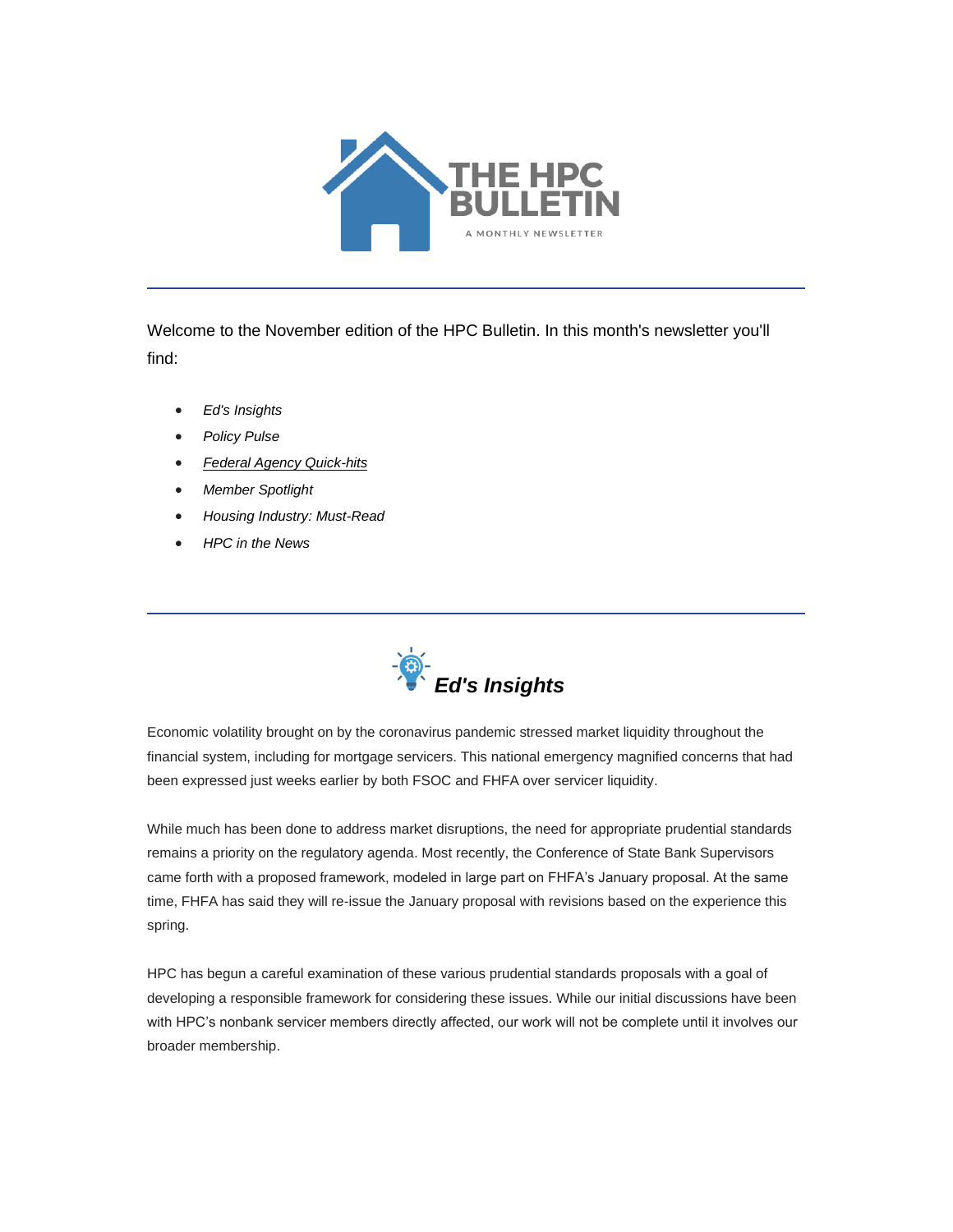HPC members, regardless of business line or charter, are committed to a safe and sound mortgage finance system and responsible risk management practices that ensure the safety and stability of that system. Our goals are nothing less than developing a capital and liquidity framework for nonbank servicers that is appropriate to the business risks involved and that instills confidence among regulators and market participants that servicers are prepared to manage through future market disruptions.

#### - Ed DeMarco

<span id="page-1-0"></span>

#### **VA Letter**

HPC developed a **[comment letter](https://nam05.safelinks.protection.outlook.com/?url=https%3A%2F%2Ffbb0ab68-1668-4db6-9365-051035190b71.filesusr.com%2Fugd%2Fd315af_0199778f8dfd4b17bcfa98d385c4a2b8.pdf&data=04%7C01%7Canna.herndon%40edelman.com%7C67e96cd44d46493f599e08d87d023d5d%7Cb824bfb3918e43c2bb1cdcc1ba40a82b%7C0%7C1%7C637396795859523772%7CUnknown%7CTWFpbGZsb3d8eyJWIjoiMC4wLjAwMDAiLCJQIjoiV2luMzIiLCJBTiI6Ik1haWwiLCJXVCI6Mn0%3D%7C1000&sdata=eQXorzVwpoVxVeZeRWfpgTqW3VgEygHitK480SLLMIs%3D&reserved=0)** to the VA, signed jointly with the Mortgage Bankers Association, to offer feedback on VA's recently announced COVID-19 deferment program. Given the magnitude of the problems with the program, HPC and the MBA requested that the VA withdraw the COVID-19 deferment solution from its loss mitigation solutions until the industry's concerns are comprehensively addressed. Our letter acknowledged that a comprehensive deferral program could provide an opportunity for veterans exiting forbearance to successfully resume their regular mortgage payment. However, as currently designed, this program provides no reimbursement mechanism for servicers to recover advances made to cover a borrower's missed loan payments. Further, the program guidance lacks the critical details necessary to implement the deferral program, which would forestall responsible servicers from offering this option to veterans.

#### **GSE QM Patch**

In the much-anticipated move to provide the mortgage market certainty regarding the expiration of the GSE Patch, the CFPB issued a [final rule](https://nam05.safelinks.protection.outlook.com/?url=https%3A%2F%2Ffiles.consumerfinance.gov%2Ff%2Fdocuments%2Fcfpb_atr-qm-patch-extension-final-rule_2020-10.pdf&data=04%7C01%7Canna.herndon%40edelman.com%7C67e96cd44d46493f599e08d87d023d5d%7Cb824bfb3918e43c2bb1cdcc1ba40a82b%7C0%7C1%7C637396795859533330%7CUnknown%7CTWFpbGZsb3d8eyJWIjoiMC4wLjAwMDAiLCJQIjoiV2luMzIiLCJBTiI6Ik1haWwiLCJXVCI6Mn0%3D%7C1000&sdata=lDO5g5gCcCHhlGNHwbVnJRLp2WlLh8CCvAVtAudVtHA%3D&reserved=0) that carries out the previous proposal to extend the GSE Patch until completion of the new General QM rule (unless the Patch otherwise expires prior to that due to the GSE's conservatorship ending). The Bureau also made two key changes from the proposed rule: 1) the trigger date for applying the new General QM rule rather than the GSE Patch for individual loans will be the application date not the loan consummation date – the Bureau took HPC's suggestion of changing the trigger from consummation (which would have created a gap between the old regime and new regime) to application; and 2) the trigger date for the expiration of the GSE patch is the "mandatory compliance date" of the revised General QM definition, rather than the effective date of the rule. This gives the Bureau room for the possibility of having an optional early adoption period for the revised General QM, which would coexist with the current General QM rule. Institutions would be permitted to originate mortgages to the new General QM definition as of the effective date and prior to the mandatory compliance date. In other words, this does not extend the GSE Patch (as some commenters had requested), but instead allows for early adoption of the new General QM definition by institutions that are willing and able to do so.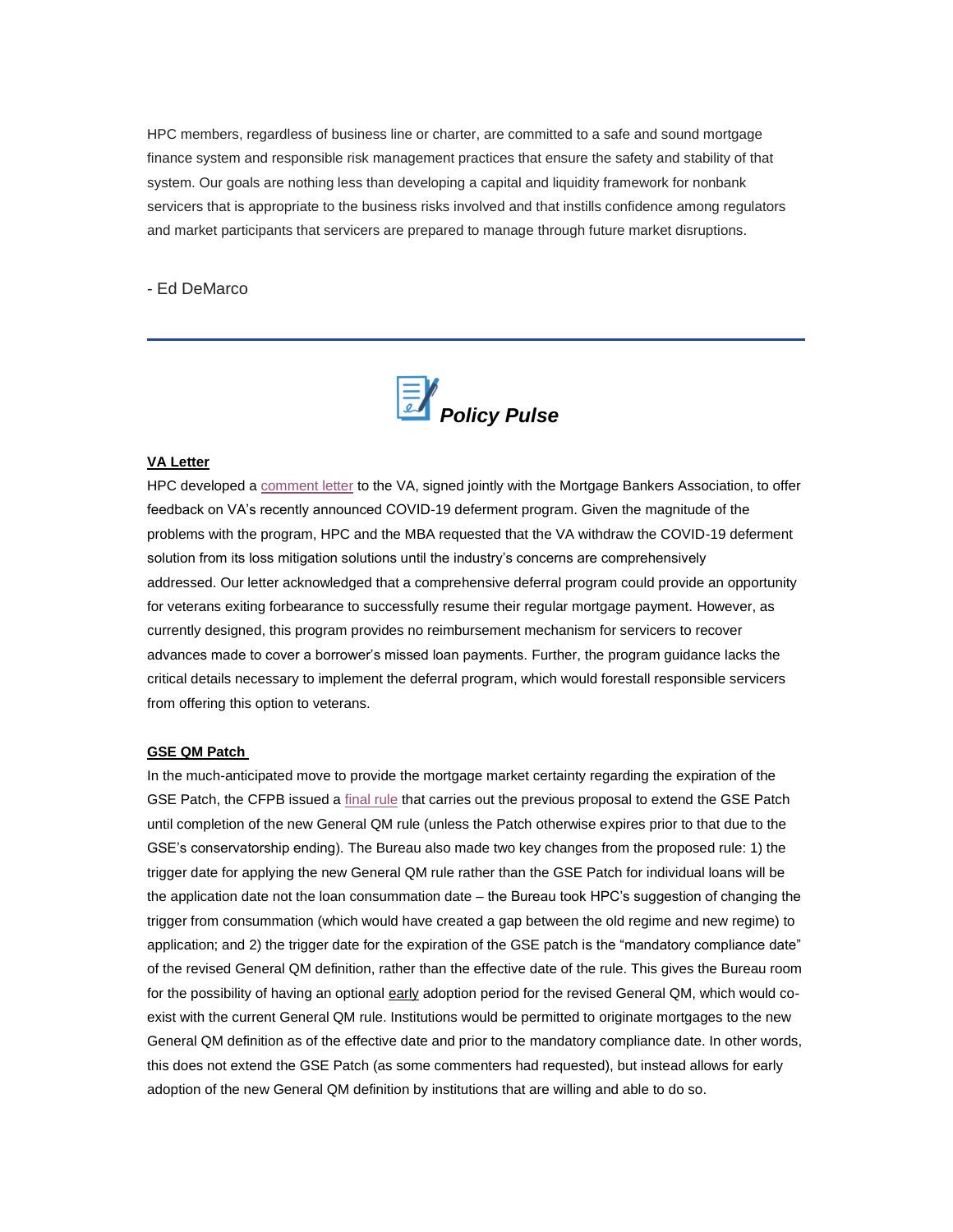#### **COVID-19 Loss Mitigation Awareness Campaign**

A broad-based collaborative, including financial institutions, trade associations, consumer advocates, civil rights groups, housing counseling agencies, and think tanks, has developed a COVID-19 mortgage relief awareness campaign. The objective of the campaign is to encourage households in need of payment relief or other assistance to contact their servicers or housing counseling agencies. The campaign targets two distinct groups of mortgage borrowers who are not engaged with their servicers: a) borrowers who are delinquent and have not requested payment relief through forbearance and b) borrowers whose forbearance plans are expiring and should extend or pursue a post-forbearance solution to resolve their outstanding missed payments. HPC member, Mr. Cooper was instrumental in designing a set of core materials, with common images and a tagline ("Not ok, That's ok") that will be used by collaborative participants, to supplement existing outreach efforts. The collaborative is setting up a web site where the various materials will be available to authorized participants, COVIDHelpforHome.org. The expected launch date is November 10th.

<span id="page-2-0"></span>

#### **Disparate Impact**

Complaints were filed in district courts in California, Connecticut, and Massachusetts, by several civil rights organizations. The U.S. District Court for the District of Massachusetts placed a nationwide preliminary injunction and stayed the implementation date for HUD's new disparate impact rule, explicitly asserting that the status quo remains in place. The court found that the plaintiffs showed a substantial likelihood of success on the merits of their case, which claimed that the rule is arbitrary and capricious under the APA. HPC is discussing the situation with other trade associations.

#### **FHA Technology**

HPC invited FHA leadership to share the status of FHA Catalyst, the multi-year initiative to upgrade the FHA Single Family technology platform. FHA's objective is to replace or enhance FHA technology to create an automated, paperless environment that will make it more efficient to do business with FHA and improve overall risk management. To-date, most of the FHA claims filing process has been updated and the agency is now focused on origination, which will include the launch of a new automated underwriting system (AUS) that will integrate with existing, commonly-used loan origination systems (LOS).

#### **Reg AB II**

The status of regulatory work on Reg AB II will be contingent upon the outcome of the national election. SEC and FHFA continue to discuss the issues raised by the industry, to determine what regulatory changes may be feasible and may hold a roundtable to discuss ideas with the industry before drafting a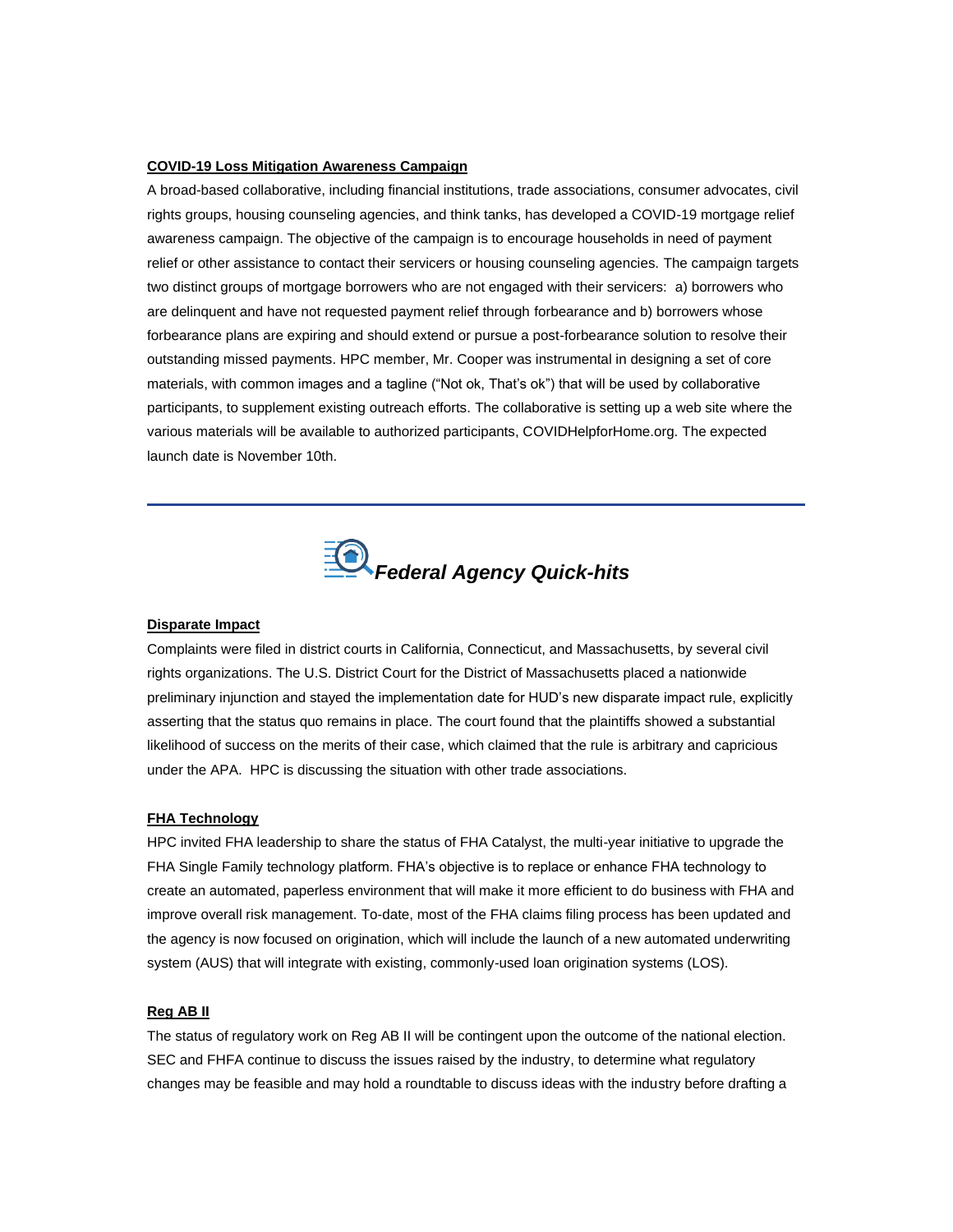proposal, but next steps will depend on changes in leadership at SEC.

#### **Servicemember Affairs**

The HPC Servicemember Affairs Committee met with the Defense Manpower Data Center management team to discuss proposed security upgrades for batch processing inquiries, which are used by HPC members to identify duty status of military customers. HPC is coordinating member input to DMDC on the proposed additional security requirements.

# *Member Spotlight*

# JPMORGAN CHASE & CO.

### <span id="page-3-0"></span>**JPMorgan Chase Commits \$30 Billion to Advance Racial Equity**

*New commitments and public policy efforts will address key drivers of the racial wealth divide, reduce systemic racism against Black and Latinx people, and support employees*

JPMorgan Chase announced new long-term commitments to advance racial equity. The firm will harness its expertise in business, policy and philanthropy and commit an additional \$30 billion over the next five years to provide economic opportunity to underserved communities, especially the Black and Latinx communities. [Read more [here\]](https://nam05.safelinks.protection.outlook.com/?url=https%3A%2F%2Fwww.jpmorganchase.com%2Fnews-stories%2Fjpmc-commits-30-billion-to-advance-racial-equity&data=04%7C01%7Canna.herndon%40edelman.com%7C67e96cd44d46493f599e08d87d023d5d%7Cb824bfb3918e43c2bb1cdcc1ba40a82b%7C0%7C1%7C637396795859533330%7CUnknown%7CTWFpbGZsb3d8eyJWIjoiMC4wLjAwMDAiLCJQIjoiV2luMzIiLCJBTiI6Ik1haWwiLCJXVCI6Mn0%3D%7C1000&sdata=VrslyBbutgErsuDLPUnWvzll5gSziu%2Bqs0EDijd4WKg%3D&reserved=0)

## <span id="page-3-1"></span>*Housing Industry: Must-Read HPC in the News*

# **Where Trump and Biden Stand on Mortgage Finance**

*The incumbent administration eyes returning Fannie Mae and Freddie Mac to private ownership. Democrats would use them to promote affordable housing*.

Donald Trump and Joe Biden have divergent views on the federal government's role in the \$11

- <span id="page-3-2"></span>• [How Biden and Trump differ on housing](https://nam05.safelinks.protection.outlook.com/?url=https%3A%2F%2Fwww.marketwatch.com%2Fstory%2Fhow-biden-and-trump-differ-on-housing-finance-reform-2020-10-26&data=04%7C01%7Canna.herndon%40edelman.com%7C67e96cd44d46493f599e08d87d023d5d%7Cb824bfb3918e43c2bb1cdcc1ba40a82b%7C0%7C0%7C637396795859553318%7CUnknown%7CTWFpbGZsb3d8eyJWIjoiMC4wLjAwMDAiLCJQIjoiV2luMzIiLCJBTiI6Ik1haWwiLCJXVCI6Mn0%3D%7C1000&sdata=uZ3Tw9AUUprLBXsvBv%2BFORoX0jDCTCV1SJa3HJ8A4Jw%3D&reserved=0)[finance reform](https://nam05.safelinks.protection.outlook.com/?url=https%3A%2F%2Fwww.marketwatch.com%2Fstory%2Fhow-biden-and-trump-differ-on-housing-finance-reform-2020-10-26&data=04%7C01%7Canna.herndon%40edelman.com%7C67e96cd44d46493f599e08d87d023d5d%7Cb824bfb3918e43c2bb1cdcc1ba40a82b%7C0%7C0%7C637396795859553318%7CUnknown%7CTWFpbGZsb3d8eyJWIjoiMC4wLjAwMDAiLCJQIjoiV2luMzIiLCJBTiI6Ik1haWwiLCJXVCI6Mn0%3D%7C1000&sdata=uZ3Tw9AUUprLBXsvBv%2BFORoX0jDCTCV1SJa3HJ8A4Jw%3D&reserved=0) - MarketWatch
- [What will mortgage regulation and](https://nam05.safelinks.protection.outlook.com/?url=https%3A%2F%2Fwww.housingwire.com%2Farticles%2Fwhat-will-mortgage-regulation-and-enforcement-look-like-in-2021%2F&data=04%7C01%7Canna.herndon%40edelman.com%7C67e96cd44d46493f599e08d87d023d5d%7Cb824bfb3918e43c2bb1cdcc1ba40a82b%7C0%7C0%7C637396795859553318%7CUnknown%7CTWFpbGZsb3d8eyJWIjoiMC4wLjAwMDAiLCJQIjoiV2luMzIiLCJBTiI6Ik1haWwiLCJXVCI6Mn0%3D%7C1000&sdata=DUhxmm52k9A5I6CC08LA5h3TZi4HELGgZR0n9C2vvrQ%3D&reserved=0)  [enforcement look like in 2021? -](https://nam05.safelinks.protection.outlook.com/?url=https%3A%2F%2Fwww.housingwire.com%2Farticles%2Fwhat-will-mortgage-regulation-and-enforcement-look-like-in-2021%2F&data=04%7C01%7Canna.herndon%40edelman.com%7C67e96cd44d46493f599e08d87d023d5d%7Cb824bfb3918e43c2bb1cdcc1ba40a82b%7C0%7C0%7C637396795859553318%7CUnknown%7CTWFpbGZsb3d8eyJWIjoiMC4wLjAwMDAiLCJQIjoiV2luMzIiLCJBTiI6Ik1haWwiLCJXVCI6Mn0%3D%7C1000&sdata=DUhxmm52k9A5I6CC08LA5h3TZi4HELGgZR0n9C2vvrQ%3D&reserved=0) **HousingWire**
- [2021 Regulation and Enforcement](https://nam05.safelinks.protection.outlook.com/?url=https%3A%2F%2Fwww.housingwire.com%2Farticles%2F2021-regulation-and-enforcement-outlook%2F&data=04%7C01%7Canna.herndon%40edelman.com%7C67e96cd44d46493f599e08d87d023d5d%7Cb824bfb3918e43c2bb1cdcc1ba40a82b%7C0%7C0%7C637396795859563319%7CUnknown%7CTWFpbGZsb3d8eyJWIjoiMC4wLjAwMDAiLCJQIjoiV2luMzIiLCJBTiI6Ik1haWwiLCJXVCI6Mn0%3D%7C1000&sdata=idpPsma%2BpQYj6H5lD363JXcmvf3ilbIk7eI%2FSuTmC0A%3D&reserved=0)  [Outlook](https://nam05.safelinks.protection.outlook.com/?url=https%3A%2F%2Fwww.housingwire.com%2Farticles%2F2021-regulation-and-enforcement-outlook%2F&data=04%7C01%7Canna.herndon%40edelman.com%7C67e96cd44d46493f599e08d87d023d5d%7Cb824bfb3918e43c2bb1cdcc1ba40a82b%7C0%7C0%7C637396795859563319%7CUnknown%7CTWFpbGZsb3d8eyJWIjoiMC4wLjAwMDAiLCJQIjoiV2luMzIiLCJBTiI6Ik1haWwiLCJXVCI6Mn0%3D%7C1000&sdata=idpPsma%2BpQYj6H5lD363JXcmvf3ilbIk7eI%2FSuTmC0A%3D&reserved=0) - HousingWire
- [CFPB May Trip Over Dodd-Frank in](https://nam05.safelinks.protection.outlook.com/?url=https%3A%2F%2Fnews.bloomberglaw.com%2Fbanking-law%2Fcfpb-may-trip-over-dodd-frank-in-mortgage-rule-revamp&data=04%7C01%7Canna.herndon%40edelman.com%7C67e96cd44d46493f599e08d87d023d5d%7Cb824bfb3918e43c2bb1cdcc1ba40a82b%7C0%7C1%7C637396795859573315%7CUnknown%7CTWFpbGZsb3d8eyJWIjoiMC4wLjAwMDAiLCJQIjoiV2luMzIiLCJBTiI6Ik1haWwiLCJXVCI6Mn0%3D%7C1000&sdata=bYmy%2FvlZZ7L9pG66hmXpzRQ1oFzTGwPoLj7GVodQlPc%3D&reserved=0)  [Mortgage Rule Revamp](https://nam05.safelinks.protection.outlook.com/?url=https%3A%2F%2Fnews.bloomberglaw.com%2Fbanking-law%2Fcfpb-may-trip-over-dodd-frank-in-mortgage-rule-revamp&data=04%7C01%7Canna.herndon%40edelman.com%7C67e96cd44d46493f599e08d87d023d5d%7Cb824bfb3918e43c2bb1cdcc1ba40a82b%7C0%7C1%7C637396795859573315%7CUnknown%7CTWFpbGZsb3d8eyJWIjoiMC4wLjAwMDAiLCJQIjoiV2luMzIiLCJBTiI6Ik1haWwiLCJXVCI6Mn0%3D%7C1000&sdata=bYmy%2FvlZZ7L9pG66hmXpzRQ1oFzTGwPoLj7GVodQlPc%3D&reserved=0) - Bloomberg Law